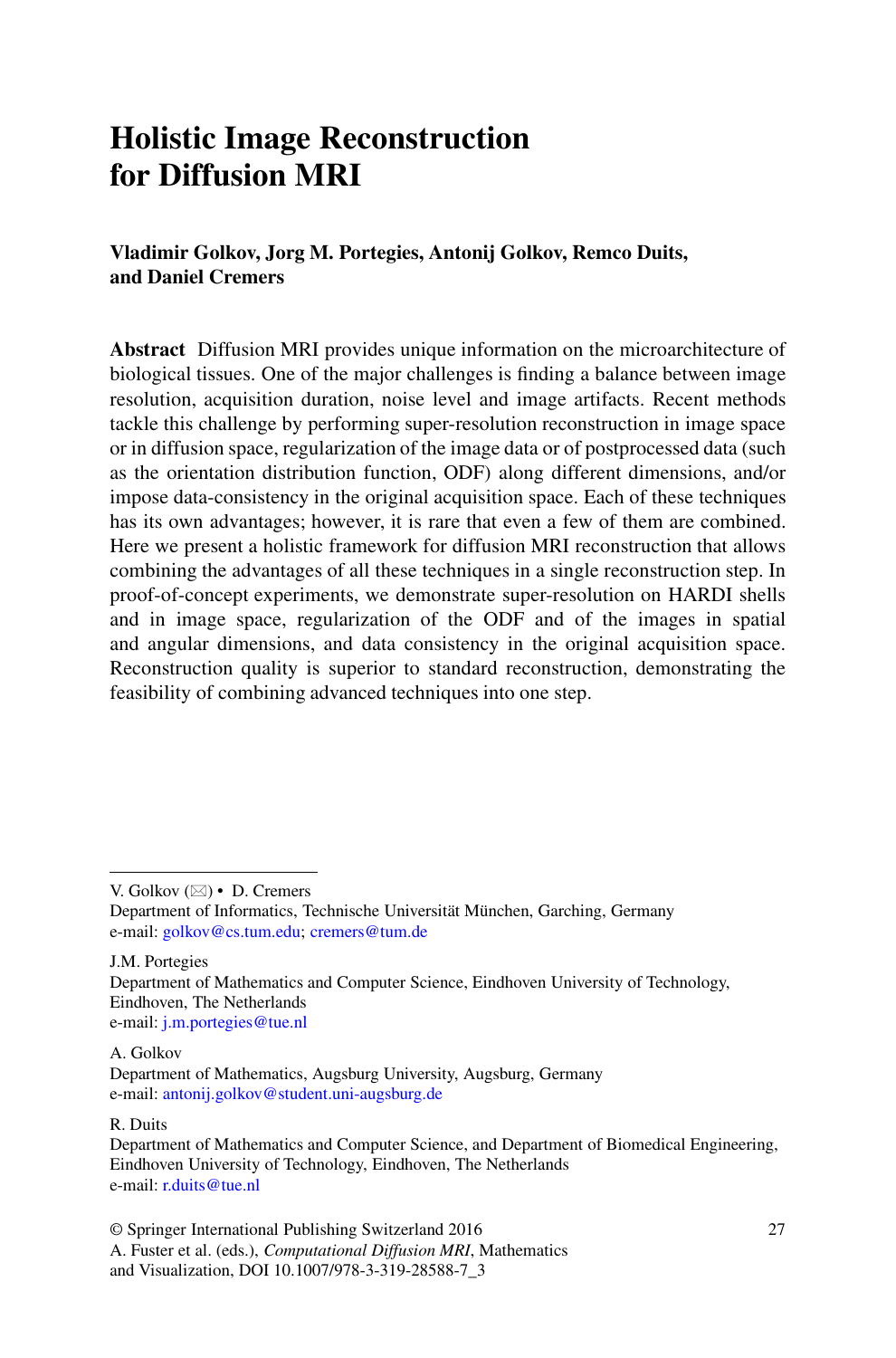## **1 Introduction**

Among the main problems in diffusion MRI are scan duration limits (thus a limited amount of data), image resolution limits, noise, and image artifacts. In recent years, a host of methods  $[1-9]$  $[1-9]$  have been developed to tackle these issues. These methods use (simplified) assumptions about the data, such as specific types of smoothness / transform-domain sparsity / low-rankedness, specific types of data similarity between different coordinates in the 3-D space of diffusion directions and weightings (*q*-space), accurate or simplified image acquisition models, in some cases combined with a tailored acquisition strategy.

Super-resolution in diffusion MRI allows increasing the resolution beyond the hardware limits. In the original super-resolution techniques for diffusion MRI [\[10,](#page-10-2) [11\]](#page-10-3), there is no coupling of different *q*-space coordinates, i.e. each *q*-space coordinate is treated independently without taking advantage of common structure. It is performed from image space to image space, independently of the image reconstruction step. Recent methods [\[12–](#page-11-0)[14\]](#page-11-1) couple *q*-space coordinates and use the original data-acquisition space but regularize only in the reconstruction space not in additional spaces.

The proposed method allows leveraging complementary information by coupling in *q*-space, while imposing data consistency in the original space and balancing regularization in several arbitrary representations simultaneously.

The rest of the paper is organized as follows. In Sect. [2.1,](#page-1-0) we describe the data formation model. In Sect. [2.2,](#page-2-0) we introduce holistic reconstruction (raw data consistency, several regularization spaces, super-resolution reconstruction in image and diffusion space) and give details on sampling in acquisition and reconstruction spaces, the regularizers, the optimization procedure and its implementation. We show results of holistic super-resolution reconstruction after artificial subsampling of Human Connectome Project data in Sect. [3](#page-8-0) and conclude with a discussion in Sect. [4.](#page-9-0)

### <span id="page-1-0"></span>**2 Methods**

#### *2.1 Image Acquisition Model*

The image is modeled on a domain  $\Omega \times \mathbb{R}^3$ , where  $\Omega \subset \mathbb{R}^3$  represents the domain<br>in image space, and dimensions four to six of  $\Omega \times \mathbb{R}^3$  represent the space consisting in image space, and dimensions four to six of  $\Omega \times \mathbb{R}^3$  represent the space consisting<br>of three-dimensional diffusion directions and diffusion weightings (a-space) for of three-dimensional diffusion directions and diffusion weightings (*q-space*) for which discrete samples are acquired. A complex-valued diffusion MRI image  $\rho$  is a mapping

$$
\rho: \Omega \times \mathbb{R}^3 \to \mathbb{C} \text{ given by } \tag{1}
$$

$$
(y, q) \mapsto \rho(y, q) = r(y, q) \exp(i\varphi(r, q)), \tag{2}
$$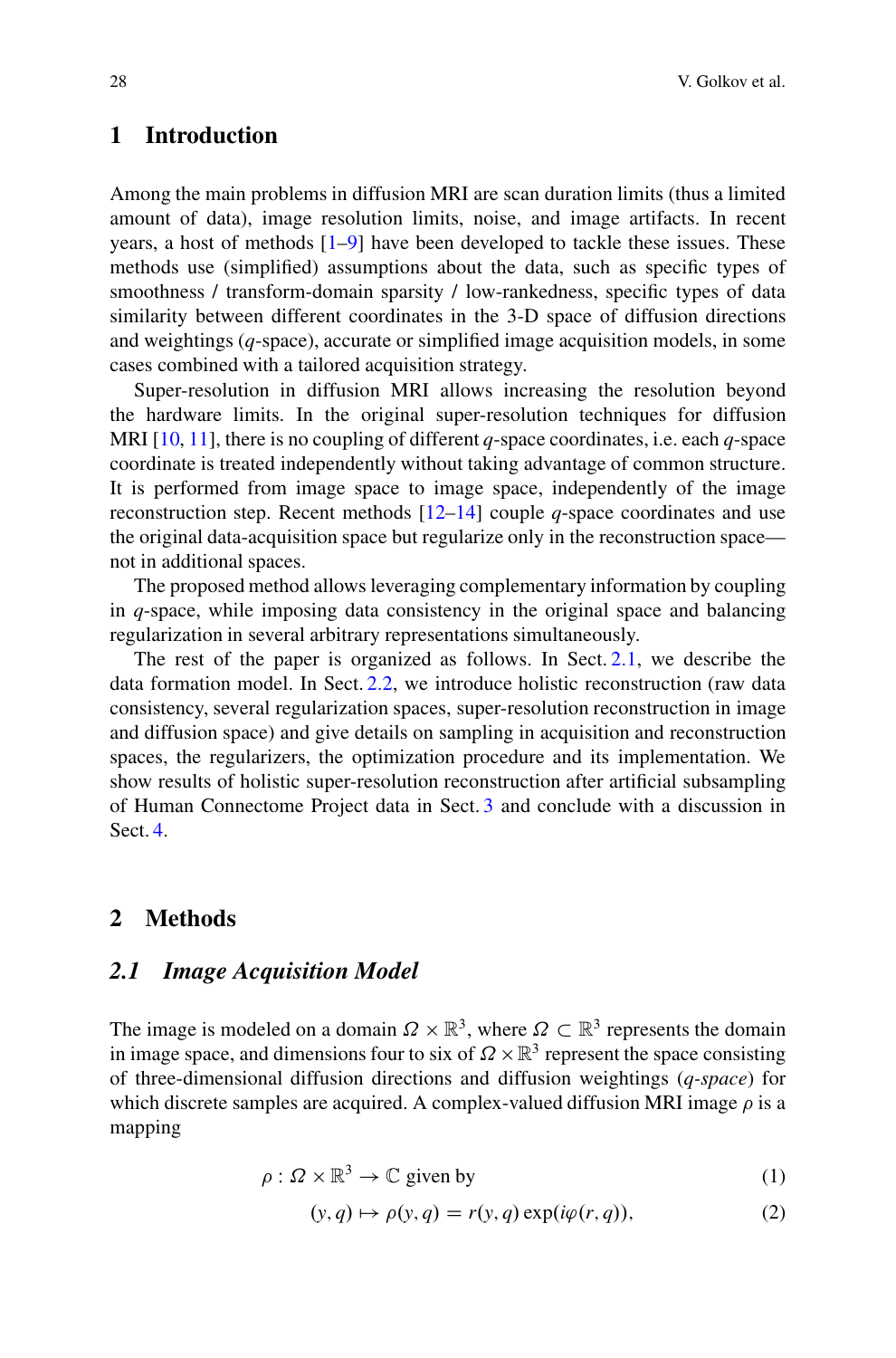where *r* is the image magnitude and  $\varphi$  is the image phase at spatial coordinate  $y \in \Omega$ and *q*-space coordinate  $q \in \mathbb{R}^3$ . Magnitude *r* and phase  $\varphi$  are mappings

$$
r: \Omega \times \mathbb{R}^3 \to \mathbb{R},\tag{3}
$$

$$
\varphi \colon \Omega \times \mathbb{R}^3 \to S^1. \tag{4}
$$

These images are not acquired directly. Acquisition is performed in *k-space* (more precisely: in the joint six-dimensional  $(k, q)$ -space), after Fourier transform  $\mathcal{F}_{1,2}$ along the spatial dimensions 1 and 2 of  $\Omega$ . When sampled at N data points, the resulting data  $d \in \mathbb{C}^N$  forms from *r* and  $\varphi$  according to

<span id="page-2-2"></span>
$$
d = T(r, \varphi) + \varepsilon,\tag{5}
$$

where  $\varepsilon$  is complex-valued i.i.d. Gaussian noise (thermal noise) and *T* is the encoding operator. The operator *T* composes *r* and  $\varphi$  pointwise into a complexvalued image via  $C(r, \varphi) = r \odot \exp(i\varphi)$  where " $\odot$ " is the pointwise product, followed by a Fourier transform into  $(k, q)$ -space and discrete sampling *S*:

$$
T(r,\varphi) = S\mathcal{F}_{1,2}C(r,\varphi), \text{ with } (6)
$$

$$
S: \mathbb{R}^3 \times \mathbb{R}^3 \to \mathbb{C}^N \text{ given by } \tag{7}
$$

$$
(\mathcal{S}\hat{\rho})_n = \int_{[-0.5, 0.5]^3} \hat{\rho}(k_n + v, q_n) \, \mathrm{d}v,\tag{8}
$$

where the  $((k_n, q_n))_{n \in \{1,\ldots,N\}}$  are the sampling points in  $(k, q)$ -space. Details can be found in [\[15,](#page-11-2) [16\]](#page-11-3).

## <span id="page-2-0"></span>*2.2 Holistic Reconstruction*

Our goal is to reconstruct the image magnitude  $r$  and phase  $\varphi$  from the acquired data *d*. In order to improve image quality, such a reconstruction should include state-of-the-art image processing methods, such as denoising, super-resolution reconstruction and orientation distribution function<sup>[1](#page-2-1)</sup> (ODF) enhancement. Rather than performing this in a classical manner, where each step is performed separately, we couple all transformations and regularizers into a single optimization problem. This allows performing the entire reconstruction in a single step, while having full control over the balance between all regularizers simultaneously. Furthermore, this avoids data-consistency formulations in intermediate spaces, where the noise

<span id="page-2-1"></span><sup>&</sup>lt;sup>1</sup>The ODF is a formalism that characterizes the strength of diffusion in different directions. It is defined formally below in Eq. [\(10\)](#page-4-0).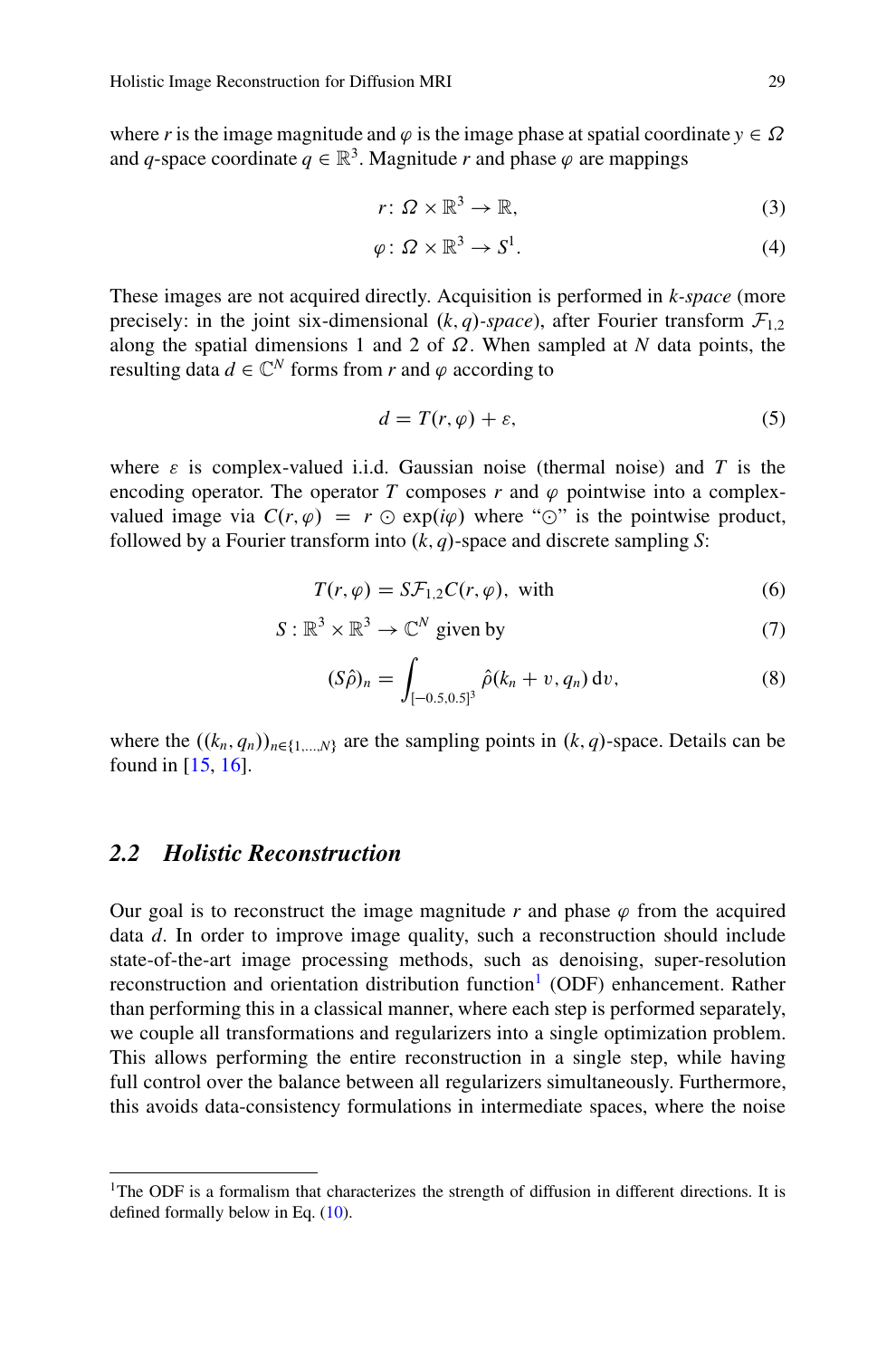distribution is difficult to model correctly (e.g. Rician signal distribution and other cases)—our least squares data term penalizes deviation from *k*-space measurements, where noise is Gaussian, while still reconstructing and regularizing in arbitrary spaces. Finally, a holistic formulation allows regularizing in additional spaces other than the acquisition and the reconstruction space. This allows for example using information from the ODF (otherwise calculated independently at a later step) to inform the super-resolution reconstruction in image space.

In our proof-of-concept holistic reconstruction experiments, we treat the entire six-dimensional data jointly (rather than treating each *q*-space coordinate independently during image space reconstruction, followed by treating each image coordinate *y* independently during *q*-space-based processing) and combine the following concepts into a single optimization problem:

- Data consistency in the original  $(k, q)$ -space,
- Reconstruction into  $(y, q)$ -space with super-resolution in both the spatial and diffusional dimensions,
- Spatial regularization of  $(y, q)$ -space data,
- Angular regularization of  $(y, q)$ -space data by treating each *q*-space shell independently as functions on the (uncoupled) space  $\mathbb{R}^3 \times S^2$  of positions and orientations orientations,
- Spatial and angular regularization of the ODFs which implicitly correspond to the reconstructed  $(y, q)$ -space data by treating them as functions on the (uncoupled) space  $\mathbb{R}^3 \times S^2$  of positions and orientations.

The general form of holistic reconstruction into  $(y, q)$ -space is

<span id="page-3-1"></span>
$$
\arg\min_{r,\varphi} \frac{1}{2} \|T(r,\varphi) - d\|^2 + R(r),\tag{9}
$$

where  $R(r)$  is a sum of regularization terms which may or may not transform the image magnitude  $r$  into another space, such as ODFs, prior to penalizing nonregularity.[2](#page-3-0)

The "codomain" of our pipeline, i.e. the reconstruction space, can be extended into diffusion models, as in [\[17,](#page-11-4) [18\]](#page-11-5). These model-based methods can be complemented by our regularizers in additional spaces to yield a holistic framework.

**Sampling Scheme in**  $(k, q)$ -Space In order to verify the super-resolution reconstruction capability of our holistic reconstruction, we use data of uniquely high resolution from the Human Connectome Project [\[19–](#page-11-6)[26\]](#page-11-7), assuming it to be the ground truth underlying image data, and simulate a low-resolution *k*-space sampling of these ground truth images. In order to leverage complementarity of data in *q*-space, we employ a low-resolution  $(k, q)$ -space sampling scheme [\[13\]](#page-11-8) in which high resolution components are left out alternatingly in vertical or horizontal

<span id="page-3-0"></span><sup>&</sup>lt;sup>2</sup>The precise formula that we use for  $R(r)$  will follow later in Eq. [\(12\)](#page-5-0).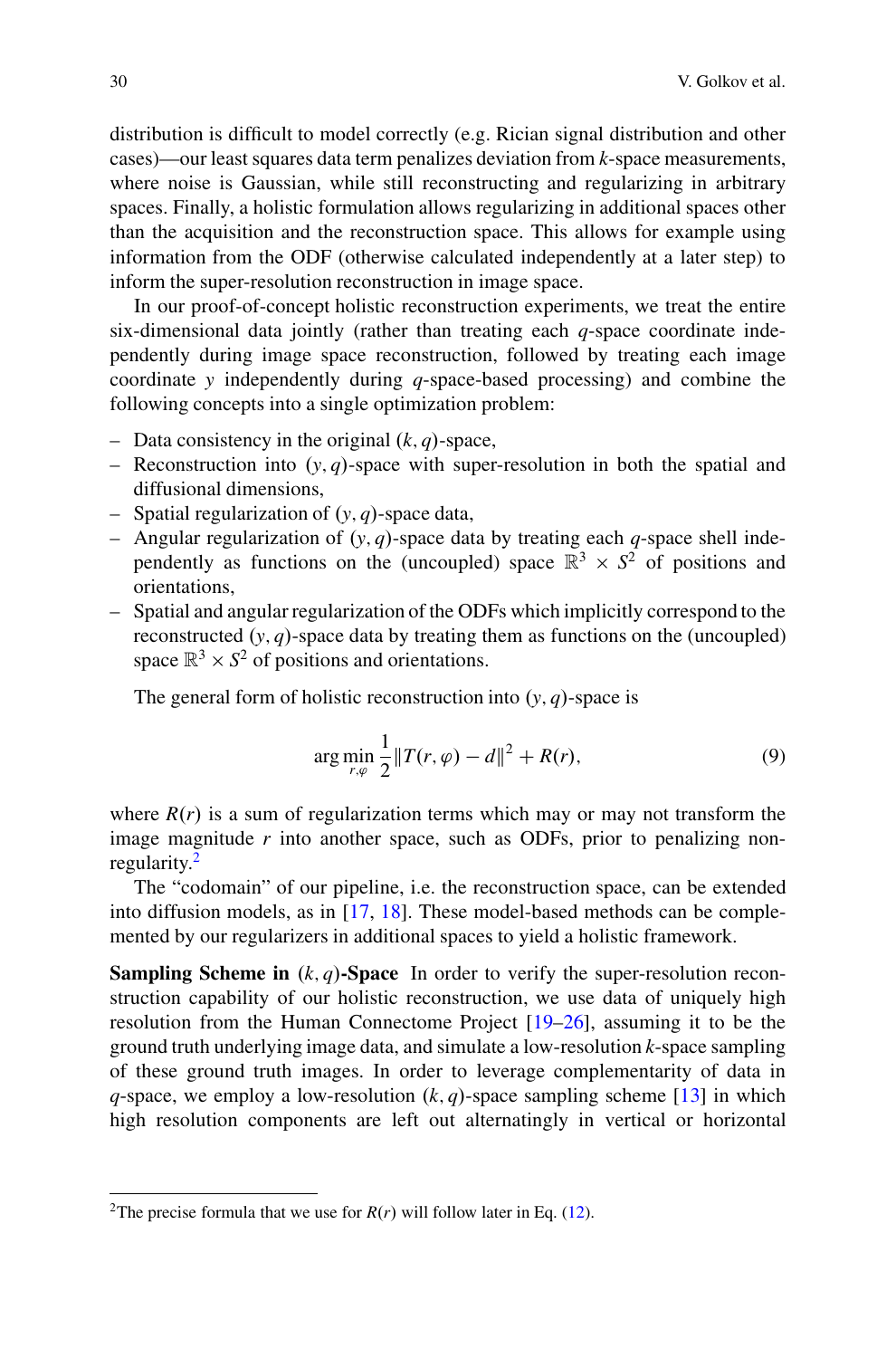

<span id="page-4-1"></span>**Fig. 1** Sampling scheme in *q*-space during acquisition (*left*) and reconstruction (*right*). The acquired data have alternating artificial subsampling in vertical/horizontal high frequencies in *k*-space. All high frequencies for all images are reconstructed. Colors encode the *b*-value:  $B =$  ${0, 1000, 2000, 3000}$  s/mm<sup>2</sup>

image directions for different *q*-space coordinates. The *q*-space coordinates and the respective alternating vertical/horizontal *k*-space subsampling are shown in Fig. [1,](#page-4-1) left. Both acquisition and reconstruction (see next paragraph) use the set of *b*-values  $B = \{0, 1000, 2000, 3000\} \text{ s/mm}^2.$ 

**Super-Resolution Sampling Scheme in Reconstruction Space** While data are artificially subsampled in *k*-space for the experiments, the reconstruction space is discretized such that the original high image resolution is reconstructed. While 270 *q*-space coordinates are sampled (Fig. [1,](#page-4-1) left), 486 are reconstructed (Fig. [1,](#page-4-1) right). This scheme achieves a super-resolution reconstruction in image and diffusion space.

**Regularization** We will regularize several images of the type  $U \in \mathbb{H}^2(\mathbb{R}^3 \times S^2)$ , namely the ODE and the spherical shells in *a*-space (where  $\mathbb{H}^k$  denotes the respective namely the ODF and the spherical shells in  $q$ -space (where  $\mathbb{H}^k$  denotes the respective Sobolev space).

The ODF [\[27\]](#page-11-9) for image *r* at image location  $y \in \Omega$  and direction  $n \in S^2$  can be calculated as

<span id="page-4-0"></span>
$$
\text{ODF}(r)(y,n) = \frac{1}{Z_{\kappa}} \int_0^\infty (\mathcal{F}_{4,5,6}r)(y, pn)p^{\kappa} dp \tag{10}
$$

with the usual choice  $\kappa = 2$ , where  $Z_{\kappa}$  is a normalization constant and  $\mathcal{F}_{4,5,6}$  is the Fourier transform along the diffusion dimensions four to six that calculates the diffusion propagator from *q*-space data in an idealized setting [\[28\]](#page-11-10).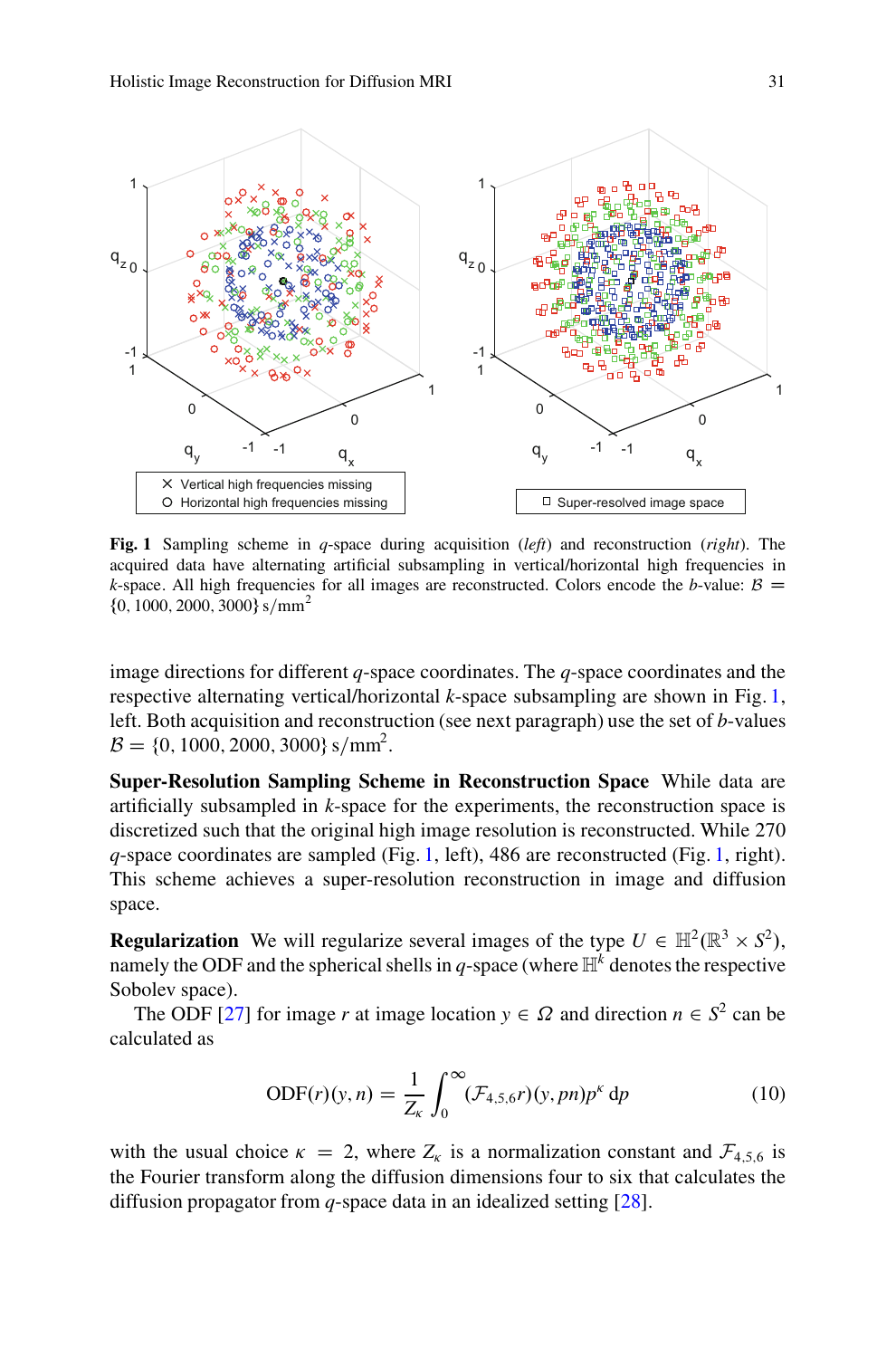Let  $G_b$  be the linear operator that extracts a spherical *q*-space shell at a given *b*-value (diffusion weighting) from *r*:

<span id="page-5-3"></span>
$$
(Gb(r)) (y, n) = r(y, \sqrt{bn}). \qquad (11)
$$

In a proof-of-concept holistic reconstruction, the shells and the ODFs are regularized in the uncoupled space  $\mathbb{R}^3 \times S^2$  of positions and orientations as follows:

<span id="page-5-0"></span>
$$
R(r) = \sum_{b \in \mathcal{B}} \int_{\mathbb{R}^3 \times S^2} \alpha_1 \|\nabla_y G_b(r)(y, n)\|^2
$$

$$
- \alpha_2 \langle G_b(r)(y, n), \Delta_{S^2} G_b(r)(y, n) \rangle + \alpha_3 |\Delta_{S^2} G_b(r)(y, n)|^2 \, dy \, d\sigma(n)
$$

$$
+ \int_{\mathbb{R}^3 \times S^2} \alpha_4 \|\nabla_y \text{ODF}(r)(y, n)\|^2
$$

$$
- \alpha_5 \langle \text{ODF}(r)(y, n), \Delta_{S^2} \text{ODF}(r)(y, n) \rangle + \alpha_6 |\Delta_{S^2} \text{ODF}(r)(y, n)|^2 \, dy \, d\sigma(n), \tag{12}
$$

where  $\beta$  is the set of reconstructed *b*-values, the  $\alpha_i$  are regularization parameters,  $\sigma$  is the usual surface measure on  $S^2$ ,  $\Delta_{\mathcal{S}^2}$  is the Laplace–Beltrami operator on the sphere and the negative inner products correspond to first-order regularization according to  $\int -\langle U, \Delta U \rangle = \int ||\nabla U||^2$  (i.e. Green's identity with vanishing boundary conditions as we assume our functions *U* to vanish at the boundary).

Defining appropriate inner products on the space  $\mathbb{H}^2(\mathbb{R}^3 \times S^2) \ni U, V$  and on  $(\mathbb{R}^3 \times S^2, \mathbb{R}^3) \ni \nabla U \nabla V$  as  $\mathbb{H}^1(\mathbb{R}^3 \times S^2, \mathbb{R}^3) \ni \nabla_y U, \nabla_y V$  as

$$
\langle U, V \rangle = \int_{\mathbb{R}^3 \times S^2} U(y, n) V(y, n) \, dy \, d\sigma(n), \tag{13}
$$

$$
\left\langle \nabla_{\mathbf{y}} U, \nabla_{\mathbf{y}} V \right\rangle = \sum_{i \in \{1, 2, 3\}} \int_{\mathbb{R}^3 \times S^2} \left( \nabla_{\mathbf{y}} U(\mathbf{y}, n) \right)_i \left( \nabla_{\mathbf{y}} V(\mathbf{y}, n) \right)_i \, \mathrm{d}\mathbf{y} \, \mathrm{d}\sigma(n), \tag{14}
$$

and using the induced norms, we can rewrite the problem  $(9,12)$  $(9,12)$  as follows:

$$
\min_{r,\varphi} \frac{1}{2} \|T(r,\varphi) - d\|^2 + \sum_{b \in \mathcal{B}} \alpha_1 \|\nabla_y G_b(r)\|^2 - \alpha_2 \langle G_b(r), \Delta_{S^2} G_b(r) \rangle + \alpha_3 \|\Delta_{S^2} G_b(r)\|^2 + \alpha_4 \|\nabla_y \text{ODF}(r)\|^2 - \alpha_5 \langle \text{ODF}(r), \Delta_{S^2} \text{ODF}(r) \rangle + \alpha_6 \|\Delta_{S^2} \text{ODF}(r)\|^2.
$$
\n(15)

**Reformulations** To obtain a convenient min-max form with simpler expressions within the norms, we shall use the identity:

<span id="page-5-2"></span><span id="page-5-1"></span>
$$
\|\hat{x}\|^2 = \sup_{\hat{y}} \langle \hat{x}, \hat{y} \rangle - \frac{1}{4} \|\hat{y}\|^2,
$$
 (16)

obtained by taking the convex biconjugate and completing the square. This reformulation introduces dual variables  $\hat{y}$ .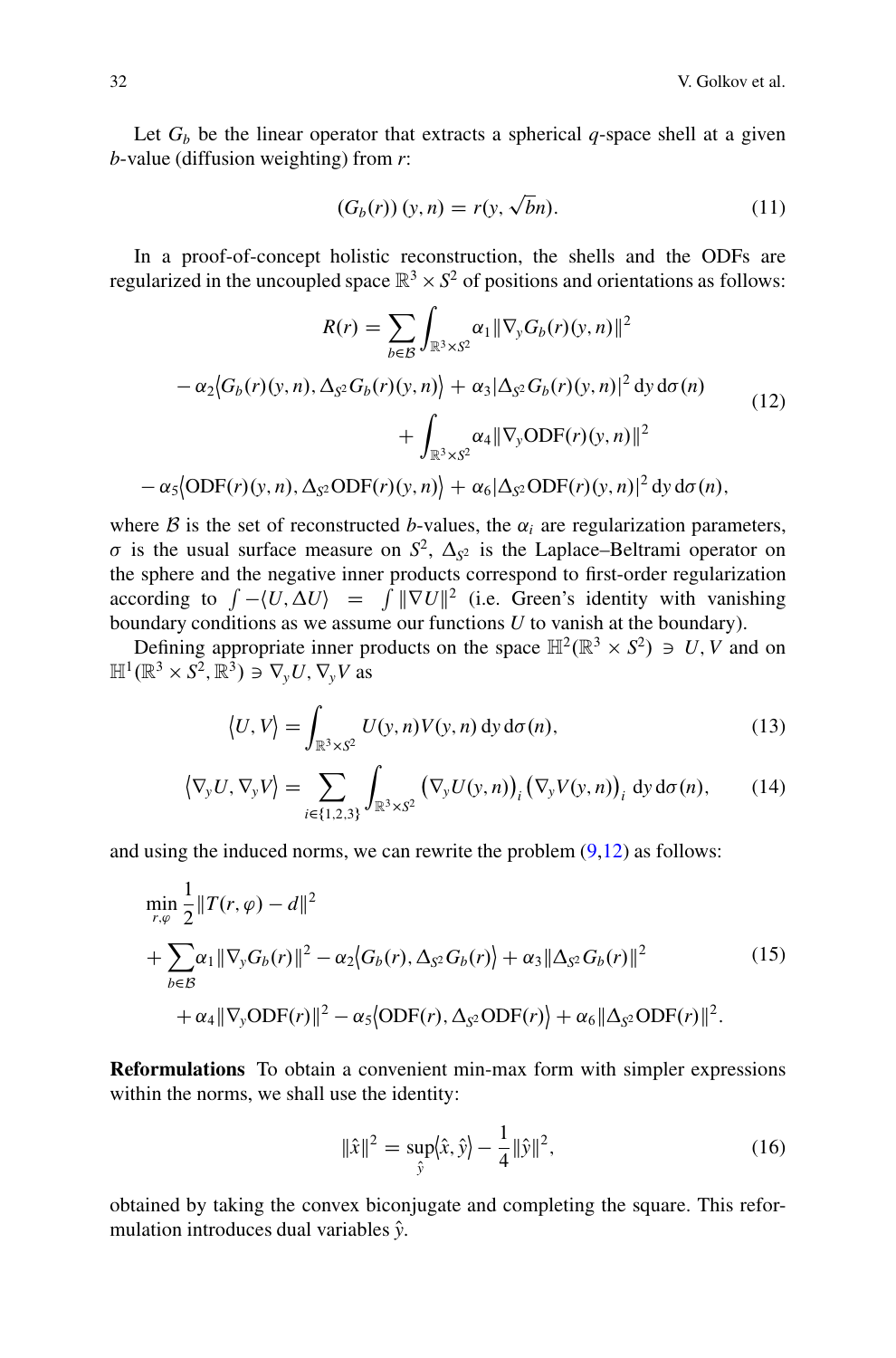**Optimization Procedure** Our optimization problem [\(15\)](#page-5-1) can be rewritten as a minmax problem of the form

<span id="page-6-1"></span><span id="page-6-0"></span>
$$
\min_{x} \max_{y} G(x) + \langle K(x), y \rangle - F^*(y) \tag{17}
$$

with convex  $G, F^*$  and a nonlinear  $K$ , which can be solved with the modified primaldual hybrid gradient method for nonlinear *K* [\[15,](#page-11-2) [29,](#page-11-11) [30\]](#page-12-0):

$$
x^{i+1} := (I + \tau \partial G)^{-1} (x^i - \tau [\nabla K(x^i)]^* y^i),
$$
 (18a)

$$
x_{\omega}^{i+1} := x^{i+1} + \omega(x^{i+1} - x^i),\tag{18b}
$$

$$
y^{i+1} := (I + \sigma \partial F^*)^{-1} (y^i + \sigma K(x_{\omega}^{i+1})),
$$
\n(18c)

where  $\partial f$  represents the subdifferential of a function  $f$ , defined as

$$
\partial f(x_0) = \left\{ v \mid f(x) - f(x_0) \ge \left\langle v, x - x_0 \right\rangle \forall x \in \text{dom} f \right\},\tag{19}
$$

and  $(I + \lambda \partial f)^{-1}$  is the resolvent of the subdifferential, corresponding to the proximal operator [31]. operator [\[31\]](#page-12-1):

$$
(I + \lambda \partial f)^{-1}x = \text{prox}_{\lambda f}(x) = \arg \min_{z} f(z) + \frac{1}{2\lambda} ||x - z||^2.
$$
 (20)

The algorithm [\(18\)](#page-6-0) has been applied [\[15\]](#page-11-2) with the operator  $T(r, \varphi)$  to nondiffusion MRI, and with another operator to diffusion MRI. The author announces combining  $T(r, \varphi)$  with direct reconstruction of the diffusion tensor in a future study, while we present an application of  $T(r, \varphi)$  to reconstruction in image  $\times$  diffusion space. space.

By rewriting all five norms in our problem  $(15)$  using the identity  $(16)$ , we obtain the min-max form

$$
\min_{r,\varphi} \max_{\lambda,(\zeta_b)_{b\in\mathcal{B}},(\eta_b)_{b\in\mathcal{B}},\xi,v} \langle T(r,\varphi),\lambda\rangle - \langle d,\lambda\rangle - \frac{1}{2} ||\lambda||^2 \n+ \sum_{b\in\mathcal{B}} \alpha_1 \left( \langle \nabla_y G_b(r), \zeta_b \rangle - \frac{1}{4} ||\zeta_b||^2 \right) \n- \alpha_2 \langle G_b(r), \Delta_{S^2} G_b(r) \rangle + \alpha_3 \left( \langle \Delta_{S^2} G_b(r), \eta_b \rangle - \frac{1}{4} ||\eta_b||^2 \right) \n+ \alpha_4 \left( \langle \nabla_y \text{ODF}(r), \xi \rangle - \frac{1}{4} ||\xi||^2 \right) \n- \alpha_5 \langle \text{ODF}(r), \Delta_{S^2} \text{ODF}(r) \rangle + \alpha_6 \left( \langle \Delta_{S^2} \text{ODF}(r), v \rangle - \frac{1}{4} ||v||^2 \right).
$$
\n(21)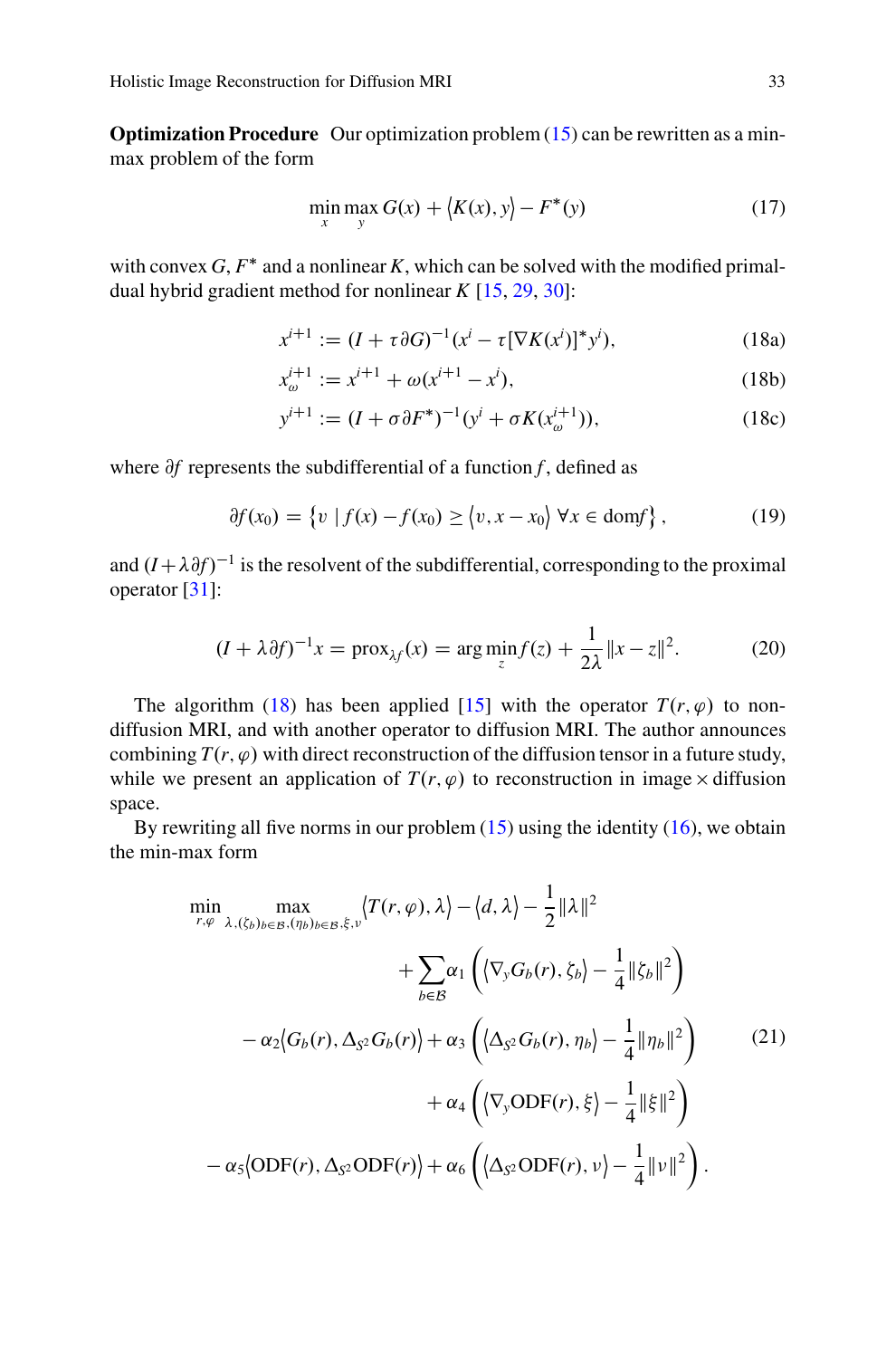The primal variables are  $x = (r, \varphi)$  and the dual ones are  $y = (\lambda, (\zeta_b)_{b \in \mathcal{B}}, (\eta_b)_{b \in \mathcal{B}})$  $\xi, \nu$ ), where for example  $\eta_b$  denotes the dual variable associated to  $\|\Delta_{S^2}G_b(r)\|^2$ .<br>This can be regrouped into the standard form (17) as follows: This can be regrouped into the standard form [\(17\)](#page-6-1) as follows:

<span id="page-7-0"></span>
$$
G(x) = \sum_{b \in B} -\alpha_2 \langle G_b(r), \Delta_{S^2} G_b(r) \rangle - \alpha_5 \langle \text{ODF}(r), \Delta_{S^2} \text{ODF}(r) \rangle,
$$
  
\n
$$
\langle K(x), y \rangle = \langle T(r, \varphi), \lambda \rangle + \sum_{b \in B} \alpha_1 \langle \nabla_y G_b(r), \zeta_b \rangle + \alpha_3 \langle \Delta_{S^2} G_b(r), \eta_b \rangle
$$
  
\n
$$
+ \alpha_4 \langle \nabla_y \text{ODF}(r), \xi \rangle + \alpha_6 \langle \Delta_{S^2} \text{ODF}(r), \nu \rangle,
$$
  
\n
$$
\pm F^*(y) = \pm \langle d, \lambda \rangle \pm \frac{1}{2} ||\lambda||^2
$$
  
\n
$$
\pm \frac{1}{4} \left( \sum_{b \in B} \alpha_1 ||\zeta_b||^2 + \alpha_3 ||\eta_b||^2 + \alpha_4 ||\xi||^2 + \alpha_6 ||\nu||^2 \right).
$$
 (22)

For the implementation of algorithm [\(18\)](#page-6-0), we calculate the proximal operators [\[31\]](#page-12-1):

$$
(I + \tau \partial G)^{-1}x = (I + \tau (Q + Q^*))^{-1}x,
$$
\n(23)

$$
Q = \sum_{b \in \mathcal{B}} G_b^* \Delta_{S^2} G_b + \text{ODF}^* \Delta_{S^2} \text{ODF},\tag{24}
$$

$$
(I + \sigma \partial F^*)^{-1} y = \begin{pmatrix} (\lambda - \sigma d)/(\sigma + 1) \\ (\zeta_b/(1 + \alpha_1 \sigma/2))_{b \in \mathcal{B}} \\ (\eta_b/(1 + \alpha_3 \sigma/2))_{b \in \mathcal{B}} \\ \zeta/(1 + \alpha_4 \sigma/2) \\ \nu/(1 + \alpha_6 \sigma/2) \end{pmatrix} .
$$
 (25)

Calculating  $[\nabla K(x^i)]^*$  [\(18\)](#page-6-0) for the nonlinear part *T*(*r*,  $\varphi$ ) [\(22\)](#page-7-0) yields

$$
[\nabla T(r,\varphi)]^* = (S\mathcal{F}_{1,2}[\nabla C(r,\varphi)])^* = [\nabla C(r,\varphi)]^* \mathcal{F}_{1,2}^* S^*,\tag{26}
$$

$$
[\nabla C(r,\varphi)]^* \hat{\lambda} = \begin{pmatrix} \Re(\hat{\lambda})\cos(\varphi) + \Im(\hat{\lambda})\sin(\varphi) \\ r(\Im(\hat{\lambda})\cos(\varphi) - \Re(\hat{\lambda})\sin(\varphi)) \end{pmatrix}.
$$
 (27)

**Unbounded ODF Operator** When writing out the Fourier transform  $\mathcal{F}_{4,5,6}$  over  $Q \in \mathbb{R}^3$ , the ODF [\(10\)](#page-4-0) contains the diverging term  $exp(-i\langle pn, Q \rangle)p^2$ . Thus, the ODF operator is unbounded. Since an adjoint is required for the algorithm [\(18\)](#page-6-0), the operator can be made bounded in the infinite-dimensional setting by including a Gaussian damping factor  $\exp(-p^2/\zeta^2)$  as a mollifier. The operator bound of the discrete operator depends on the discretization, and in our discretization scheme no mollifier was needed in practice.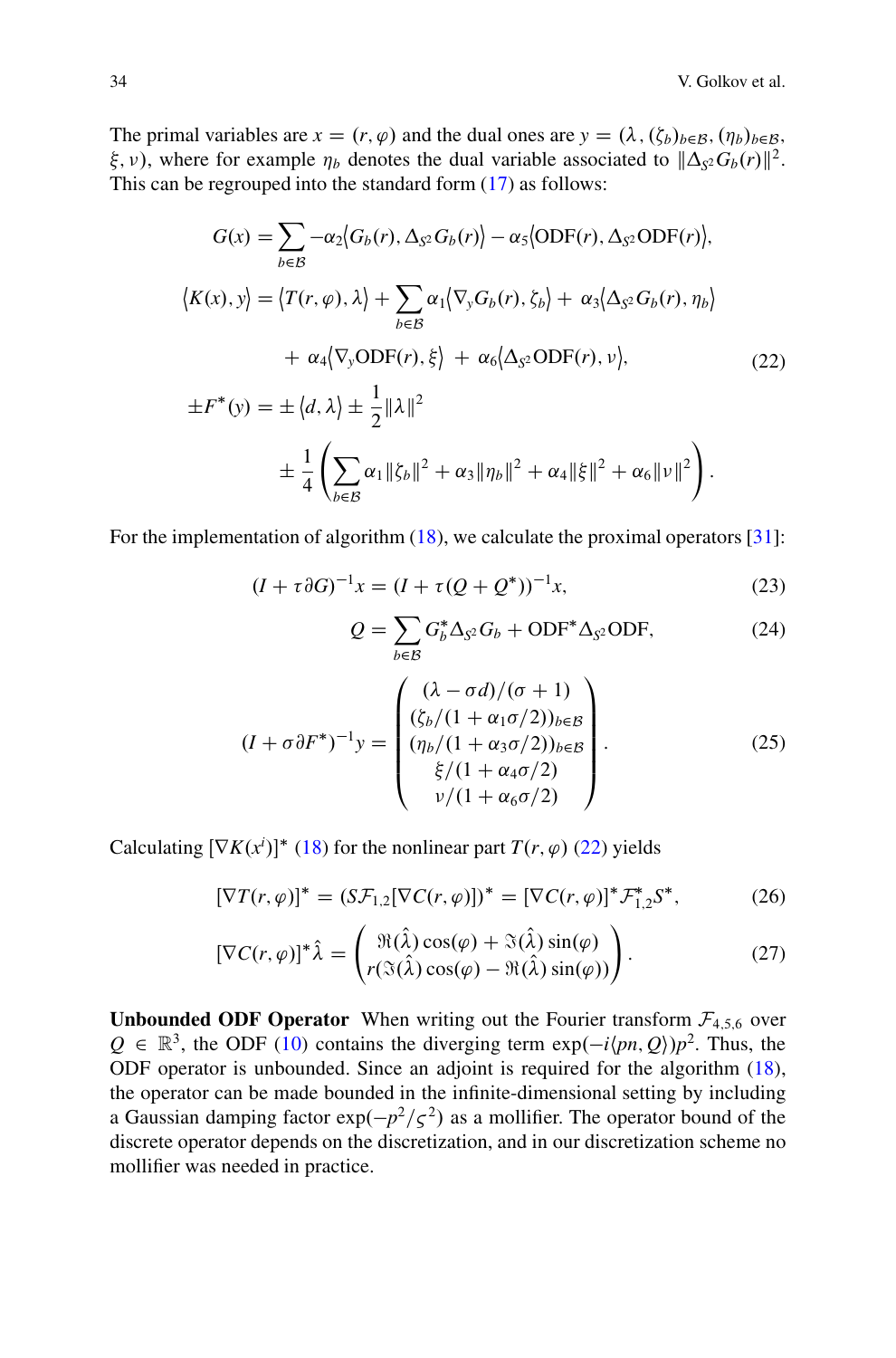**Implementation Details** The operators  $\mathcal{F}_{1,2}$ , *S* [\(6\)](#page-2-2), ODF [\(10\)](#page-4-0),  $G_b$  [\(11\)](#page-5-3),  $\nabla$ <sub>*y*</sub> and  $\Delta$ <sub>S<sup>2</sup></sub> are linear. In the implementation, the spaces in which acquisition, regularization and reconstruction take place are discretized and thus the operators can be written as matrices. We obtain these matrices explicitly. Where not evident, an operator matrix is computed by applying the operator to all standard basis vectors of the discretized space, yielding the columns of the matrix. For pointwise operators, we compute and store repeating coefficients only once. When computing  $[\nabla K(\cdot)]^*$  and  $K(.)$  in the algorithm [\(18\)](#page-6-0), having the operator matrices explicitly has the advantages of rapid computation by matrix multiplication and easy computation of the adjoint operators. Besides, in the discretized setting, the ODF operator is not unbounded anymore and thus has an adjoint, as required by the algorithm. The norm  $\|\nabla K(\cdot)\|^*\|$ of the operator  $[\nabla K(\cdot)]^*$  explodes as the discretization becomes finer, but in our discretization settings there was no need to include a Gaussian mollifier in [\(10\)](#page-4-0). The practical implementation of the ODF operator is given by generalized *q*-sampling imaging [\[32\]](#page-12-2).

#### <span id="page-8-0"></span>**3 Results**

Figure [2](#page-8-1) shows the high-resolution "ground truth" image data from the Human Connectome Project (Fig. [2,](#page-8-1) left) alongside the results of two reconstruction methods applied to the same data that has been artificially subsampled according to the sampling scheme in  $(k, q)$ -space described in section "Sampling Scheme in  $(k, q)$ -Space" and illustrated in Fig. [1,](#page-4-1) left. This artificial subsampling procedure emulates a clinical setting where resolution is considerably lower than in the Human Connectome Project, and enables a comparison to this exceptionally highresolution ground truth data. The two compared reconstruction methods are standard reconstruction  $(\mathcal{F}_{1,2}$ -transformed subsampled data; Fig. [2,](#page-8-1) middle) and holistic

<span id="page-8-1"></span>

**Fig. 2** High-resolution ground truth (*left*), standard reconstruction (*middle*), holistic superresolution reconstruction (*right*)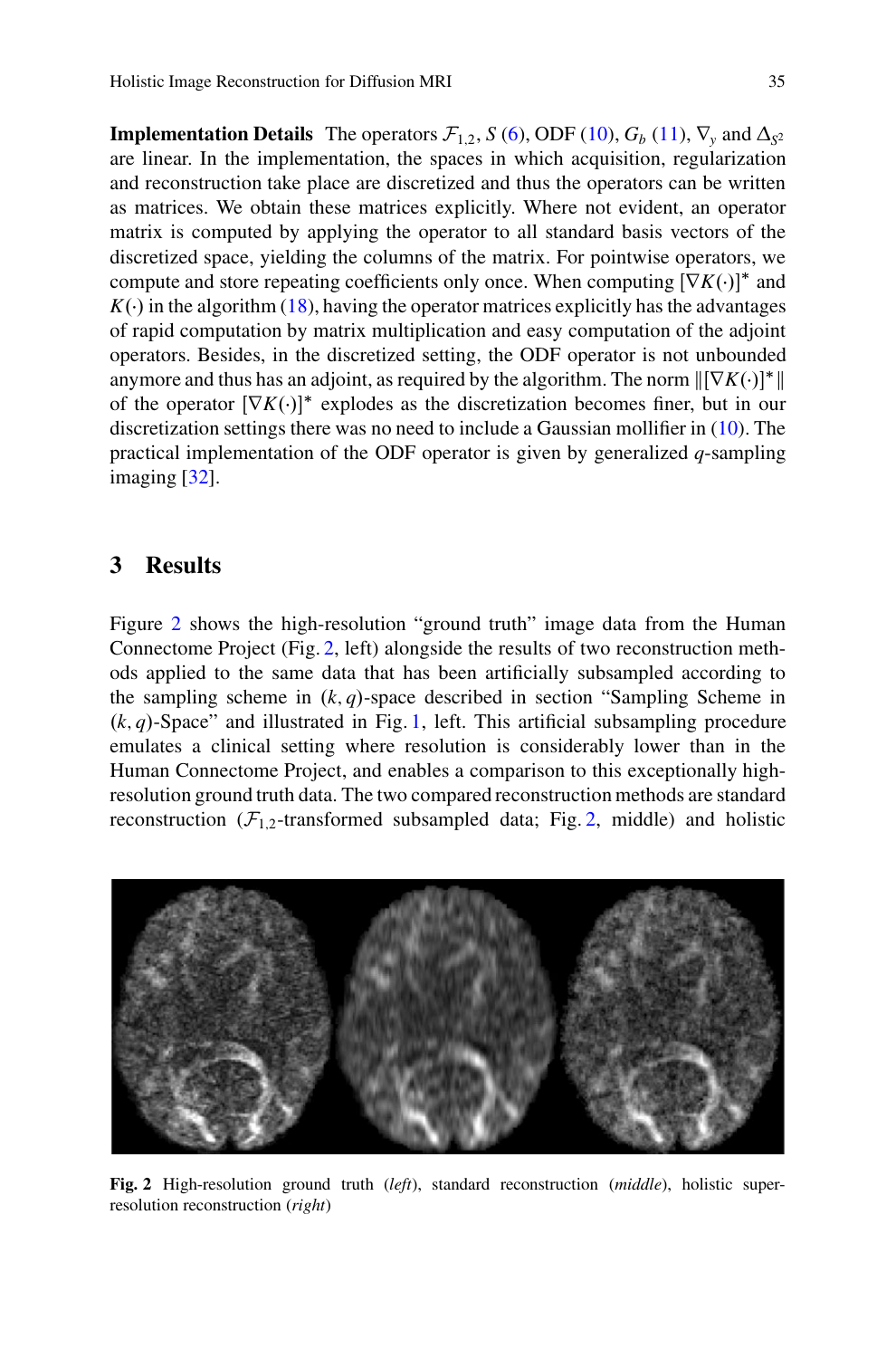image reconstruction (as described above, with super-resolution sampling as in Fig. [1,](#page-4-1) right; results in Fig. [2,](#page-8-1) right).

The employed parameters were  $\alpha_1 = 0.3$ ,  $\alpha_2 = 0.1$ ,  $\alpha_3 = 0.1$ ,  $\alpha_4 = 0.01$ ,  $\alpha_5 = 0.01$  $0.3, \alpha_6 = 0.01.$ 

Holistic image reconstruction demonstrates considerably more detail than standard reconstruction. While standard reconstruction results have a visibly lower resolution, holistic reconstruction retrieves details that are present in the ground truth data due to its super-resolution scheme and regularization in image and diffusion space.

#### <span id="page-9-0"></span>**4 Discussion**

The results of holistic reconstruction demonstrate considerably more detail than the standard reconstruction.

Among the numerous advanced diffusion MRI reconstruction methods existing in literature, many methods perform denoising, missing data reconstruction (*q*-space compressed sensing), enhancement, etc. as an intermediate post-processing step *after* image-space reconstruction. However, standard-reconstructed images can contain artifacts, intensity bias (e.g. Rician or more complicated), and irretrievably discard some parts of information present in the raw *k*-space data. Imposing data consistency in reconstructed image space can lead to these errors being propagated on into subsequent data processing steps, and/or introduce less tractable biascorrection terms. There is strong evidence that one-step pipelines are better than multi-step pipelines due to information loss in intermediate steps [\[33\]](#page-12-3). Particularly, imposing data consistency on the original raw data in *k*-space yields improved results compared to multi-step processing [\[13\]](#page-11-8). The holistic reconstruction framework presented herein allows imposing data consistency in the original data acquisition space, while also including regularization in several spaces (such as  $(y, q)$ -space and " $(y, ODF)$ -space"), and reconstructing into an arbitrary space, including super-resolution reconstruction sampling.

Super-resolution methods are beneficial for diffusion MRI due to their capability to exceed hardware limitations on resolution.In the presented holistic reconstruction framework, super-resolution is performed in image space *and* diffusion space simultaneously, cf. Fig. [1.](#page-4-1) At the same time, data consistency in the original space and regularizations in additional spaces are incorporated in a straightforward manner.

Many competing regularizers in different spaces exist in recent literature. Each of them incorporates certain assumptions and improves data quality at certain intermediate regularization strengths. Regularizations in different spaces can be combined into one procedure (including true data consistency and super-resolution) using holistic image reconstruction.

Reconstruction can be performed jointly with motion and distortion correction [\[5\]](#page-10-4) in the future.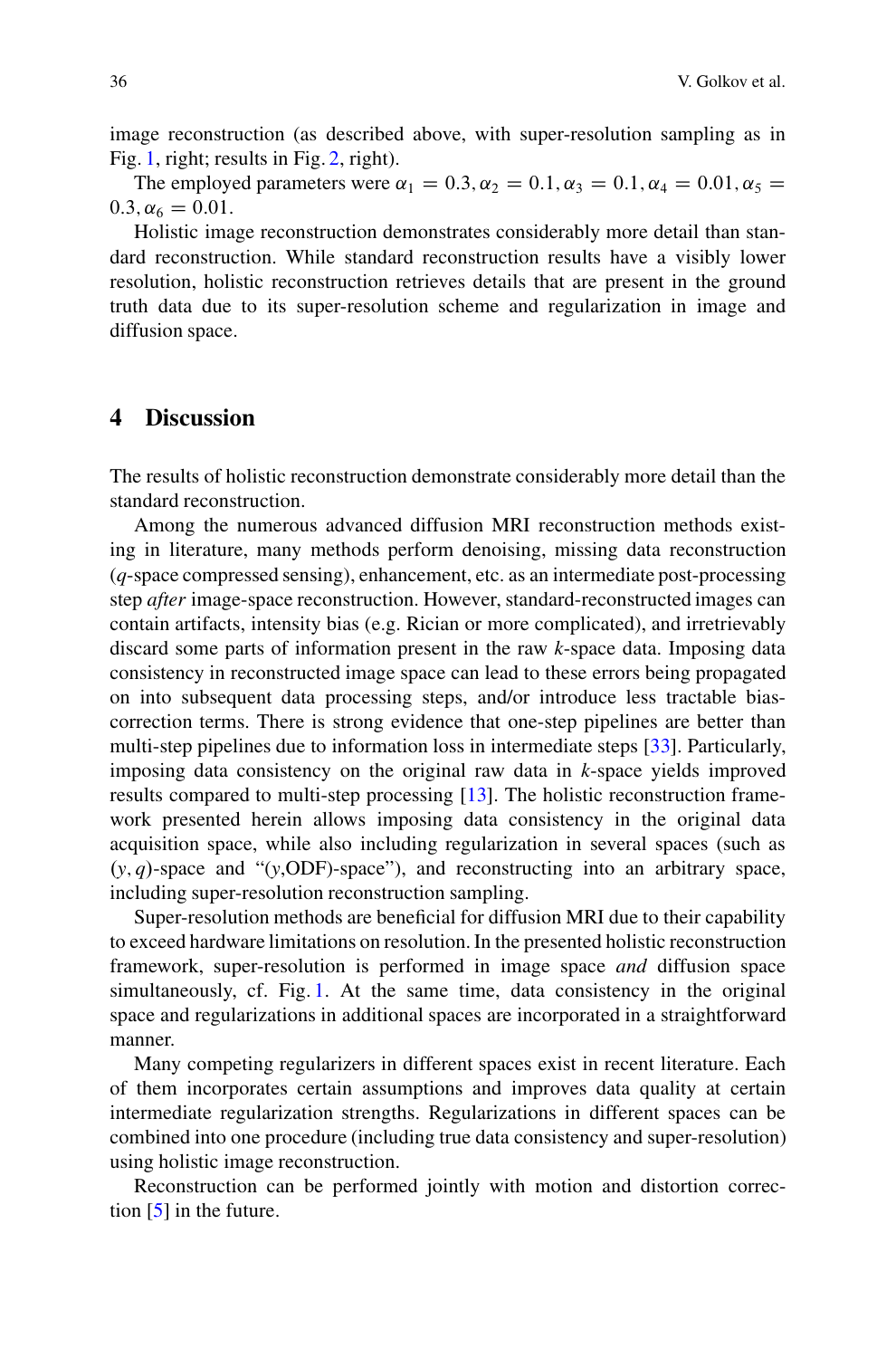Finally, our choice of priors in [\(15\)](#page-5-1) was based on isotropic Laplacians over the spatial and angular part, and as such defined on  $\mathbb{R}^3 \times S^2$ . Including anisotropies and<br>alignment modeling in a crossing-preserving way via the *coupled* space  $\mathbb{R}^3 \rtimes S^2$ . alignment modeling in a crossing-preserving way via the *coupled* space  $\mathbb{R}^3 \rtimes S^2 =$  $SE(3)/({0 \times SO(2)})$ , see [\[1\]](#page-10-0) Theorem 2, and [\[34\]](#page-12-4), is expected to give better results in future work in future work.

**Acknowledgements** V.G. is supported by the Deutsche Telekom Foundation. The research leading to the results of this article has received funding from the European Research Council under the ECs 7th Framework Programme (FP7/2007-2014)/ERC grant agr. no. 335555. Data were provided by the Human Connectome Project, WU-Minn Consortium (Principal Investigators: David Van Essen and Kamil Ugurbil; 1U54MH091657) funded by the 16 NIH Institutes and Centers that support the NIH Blueprint for Neuroscience Research; and by the McDonnell Center for Systems Neuroscience at Washington University.

## **References**

- <span id="page-10-0"></span>1. Duits, R., Franken, E.: Left-invariant diffusions on the space of positions and orientations and their application to crossing-preserving smoothing of HARDI images. Int. J. Comput. Vis. **92**(3), 231–264 (2010)
- 2. Lustig, M., Donoho, D., Pauly, J.M.: Sparse MRI: the application of compressed sensing for rapid MR imaging. Magn. Reson. Med. **58**(6), 1182–1195 (2007)
- 3. Khare, K., Hardy, C.J., King, K.F., Turski, P.A., Marinelli, L.: Accelerated MR imaging using compressive sensing with no free parameters. Magn. Reson. Med. **68**(5), 1450–1457 (2012)
- 4. Paquette, M., Merlet, S., Gilbert, G., Deriche, R., Descoteaux, M.: Comparison of sampling strategies and sparsifying transforms to improve compressed sensing diffusion spectrum imaging. Magn. Reson. Med. **73**, 401–416 (2015)
- <span id="page-10-4"></span>5. Tao, S., Trzasko, J.D., Shu, Y., Huston, J., Bernstein, M.A.: Integrated image reconstruction and gradient nonlinearity correction. Magn. Reson. Med. **74**(4), 1019–1031 (2015)
- 6. Feng, L., Grimm, R., Block, K.T., Chandarana, H., Kim, S., Xu, J., Axel, L., Sodickson, D.K., Otazo, R.: Golden-angle radial sparse parallel MRI: combination of compressed sensing, parallel imaging, and golden-angle radial sampling for fast and flexible dynamic volumetric MRI. Magn. Reson. Med. **72**, 707–717 (2014)
- 7. Cauley, S.F., Xi, Y., Bilgic, B., Xia, J., Adalsteinsson, E., Balakrishnan, V., Wald, L.L., Setsompop, K.: Fast reconstruction for multichannel compressed sensing using a hierarchically semiseparable solver. Magn. Reson. Med. **73**, 1034–1040 (2015)
- 8. Mani, M., Jacob, M., Guidon, A., Magnotta, V., Zhong, J.: Acceleration of high angular and spatial resolution diffusion imaging using compressed sensing with multichannel spiral data. Magn. Reson. Med. **73**, 126–138 (2015)
- <span id="page-10-1"></span>9. Rathi, Y., Michailovich, O., Laun, F., Setsompop, K., Grant, P.E., Westin, C.F.: Multi-shell diffusion signal recovery from sparse measurements. Med. Image Anal. **18**(7), 1143–1156 (2014)
- <span id="page-10-2"></span>10. Scherrer, B., Gholipour, A., Warfield, S.K.: Super-resolution reconstruction to increase the spatial resolution of diffusion weighted images from orthogonal anisotropic acquisitions. Med. Image Anal. **16**(7), 1465–1476 (2012)
- <span id="page-10-3"></span>11. Poot, D.H.J., Jeurissen, B., Bastiaensen, Y., Veraart, J., Van Hecke, W., Parizel, P.M., Sijbers, J.: Super-resolution for multislice diffusion tensor imaging. Magn. Reson. Med. **69**(1), 103–113 (2013)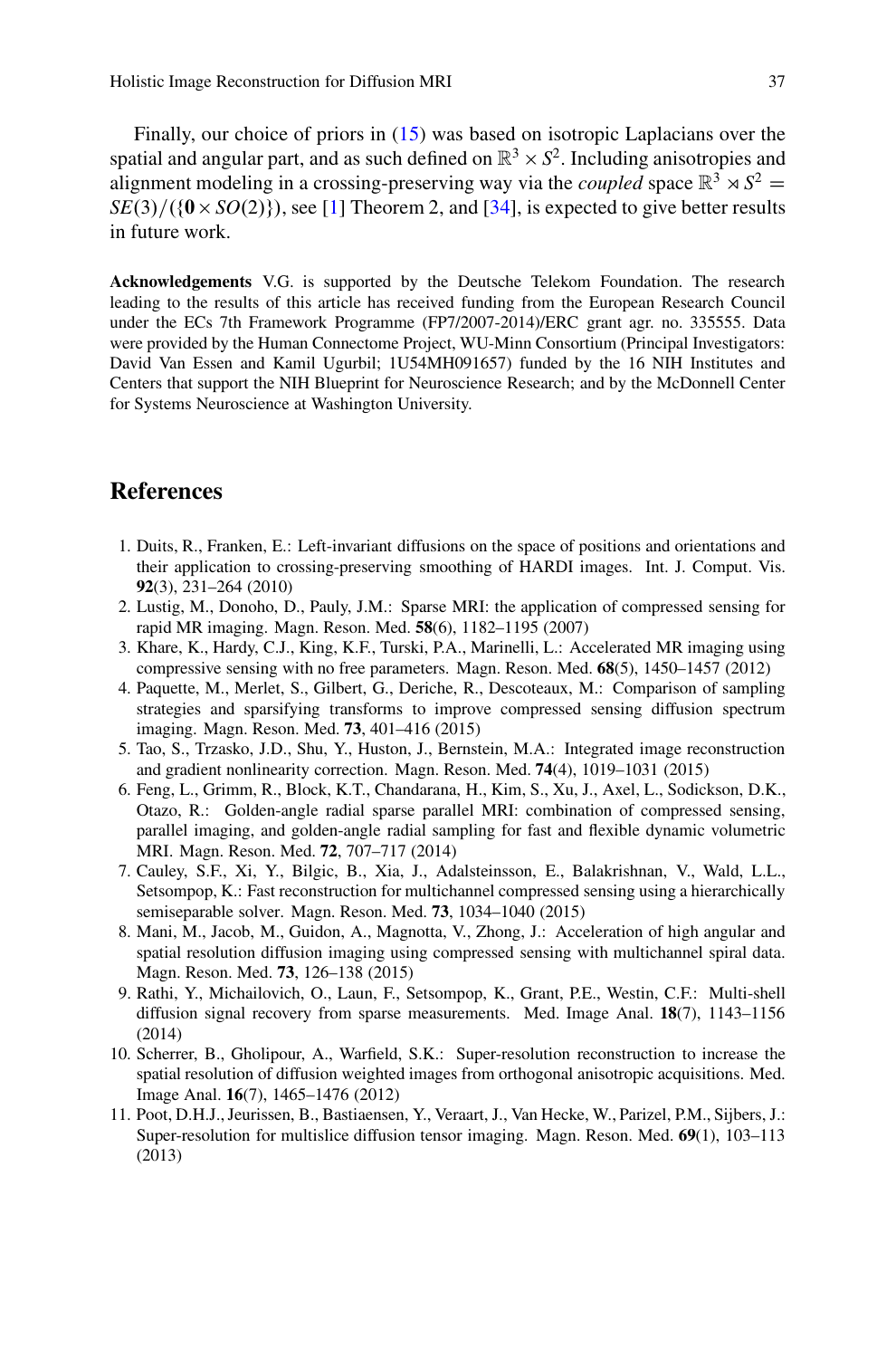- <span id="page-11-0"></span>12. Tobisch, A., Neher, P.F., Rowe, M.C., Maier-Hein, K.H., Zhang, H.: Model-based superresolution of diffusion MRI. In: Schultz, T., Nedjati-Gilani, G., Venkataraman, A., O'Donnell, L., Panagiotaki, E. (eds.) Computational Diffusion MRI and Brain Connectivity, MICCAI Workshops 2013. Mathematics and Visualization, pp. 25–34. Springer International Publishing Switzerland (2014)
- <span id="page-11-8"></span>13. Golkov, V., Sperl, J.I., Menzel, M.I., Sprenger, T., Tan, E.T., Marinelli, L., Hardy, C.J., Haase, A., Cremers, D.: Joint super-resolution using only one anisotropic low-resolution image per q-space coordinate. In: O'Donnell, L., Nedjati-Gilani, G., Rathi, Y., Reisert, M., Schneider, T. (eds.) Computational Diffusion MRI, MICCAI Workshop 2014, pp. 181–191. Springer International Publishing Switzerland (2015)
- <span id="page-11-1"></span>14. Van Steenkiste, G., Jeurissen, B., Veraart, J., den Dekker, A.J., Parizel, P.M., Poot, D.H.J., Sijbers, J.: Super-resolution reconstruction of diffusion parameters from diffusion-weighted images with different slice orientations. Magn. Reson. Med. **75**(1), 181–195 (2016)
- <span id="page-11-2"></span>15. Valkonen, T.: A primal-dual hybrid gradient method for non-linear operators with applications to MRI. Inverse Prob. **30**(5), 055012 (2014)
- <span id="page-11-3"></span>16. Brown, R.W., Cheng, Y.C.N., Haacke, E.M., Thompson, M.R., Venkatesan, R.: Magnetic Resonance Imaging: Physical Principles and Sequence Design, 2nd edn. Wiley, Hoboken (published simultaneously in Canada) (2014)
- <span id="page-11-4"></span>17. Welsh, C.L., Dibella, E.V.R., Adluru, G., Hsu, E.W.: Model-based reconstruction of undersampled diffusion tensor k-space data. Magn. Reson. Med. **70**(2), 429–440 (2013)
- <span id="page-11-5"></span>18. Valkonen, T., Bredies, K., Knoll, F.: TGV for diffusion tensors: a comparison of fidelity functions. J. Inverse Ill-Posed Prob. **21**(3), 355–377 (2013)
- <span id="page-11-6"></span>19. Van Essen, D.C., Smith, S.M., Barch, D.M., Behrens, T.E.J., Yacoub, E., Ugurbil, K.: The WU-Minn Human Connectome Project: an overview. NeuroImage **80**, 62–79 (2013)
- 20. Feinberg, D.A., Moeller, S., Smith, S.M., Auerbach, E., Ramanna, S., Glasser, M.F., Miller, K.L., Ugurbil, K., Yacoub, E.: Multiplexed echo planar imaging for sub-second whole brain FMRI and fast diffusion imaging. PLoS ONE **5**(12), e15710 (2010)
- 21. Setsompop, K., Cohen-Adad, J., Gagoski, B.A., Raij, T., Yendiki, A., Keil, B., Wedeen, V.J., Wald, L.L.: Improving diffusion MRI using simultaneous multi-slice echo planar imaging. NeuroImage **63**(1), 569–580 (2012)
- 22. Xu, J., Li, K., Smith, R.A., Waterton, J.C., Zhao, P., Chen, H., Does, M.D., Manning, H.C., Gore, J.C.: Characterizing tumor response to chemotherapy at various length scales using temporal diffusion spectroscopy. PLoS ONE **7**(7), e41714 (2012)
- 23. Sotiropoulos, S.N., Jbabdi, S., Xu, J., Andersson, J.L., Moeller, S., Auerbach, E.J., Glasser, M.F., Hernandez, M., Sapiro, G., Jenkinson, M., Feinberg, D.A., Yacoub, E., Lenglet, C., Van Essen, D.C., Ugurbil, K., Behrens, T.E.J.: Advances in diffusion MRI acquisition and processing in the Human Connectome Project. NeuroImage **80**, 125–143 (2013)
- 24. Glasser, M.F., Sotiropoulos, S.N., Wilson, J.A., Coalson, T.S., Fischl, B., Andersson, J.L., Xu, J., Jbabdi, S., Webster, M., Polimeni, J.R., Van Essen, D.C., Jenkinson, M.: The minimal preprocessing pipelines for the Human Connectome Project. NeuroImage **80**, 105–124 (2013)
- 25. Jenkinson, M., Beckmann, C.F., Behrens, T.E.J., Woolrich, M.W., Smith, S.M.: FSL. NeuroImage **62**(2), 782–790 (2012)
- <span id="page-11-7"></span>26. Fischl, B.: FreeSurfer. NeuroImage **62**(2), 774–781 (2012)
- <span id="page-11-9"></span>27. Lin, C.P., Wedeen, V.J., Chen, J.H., Yao, C., Tseng, W.Y.I.: Validation of diffusion spectrum magnetic resonance imaging with manganese-enhanced rat optic tracts and ex vivo phantoms. NeuroImage **19**, 482–495 (2003)
- <span id="page-11-10"></span>28. Stejskal, E.O.: Use of spin echoes in a pulsed magnetic-field gradient to study anisotropic, restricted diffusion and flow. J. Chem. Phys. **43**(10), 3597–3603 (1965)
- <span id="page-11-11"></span>29. Pock, T., Cremers, D., Bischof, H., Chambolle, A.: An algorithm for minimizing the Mumford-Shah functional. In: 2009 IEEE 12th International Conference on Computer Vision (ICCV). Number 813396, IEEE, pp. 1133–1140 (2009)